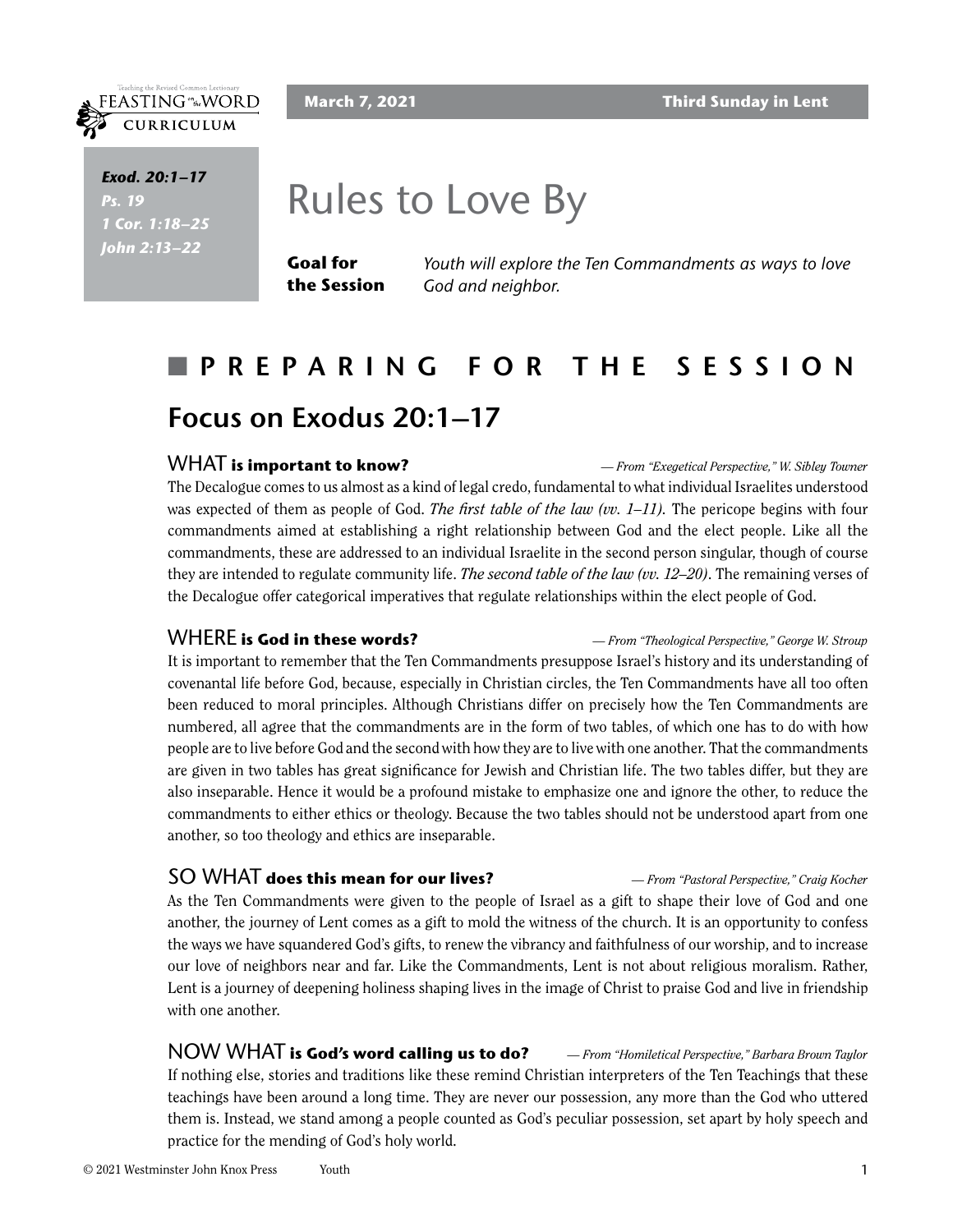

# **Focus on Your Teaching**

**FOCUS SCRIPTURE** *Exodus 20:1–17*

Societies establish rules and laws to create and maintain safety and order. However, most teenagers may view rules as arbitrary and punitive—things that take the fun out of life! At the same time, young people respond to healthy boundaries when they are offered in love and mutual respect. Parents and sports teams set up rules to protect the young and to enhance their lives. Help young people explore and claim God's law as a guide for living an abundant life. Encourage them to see abundance in their relationships with God and neighbors bound by love.

*Holy God, help me guide the young people so they may live their lives as reflections of your grace. Amen.*

#### **YOU WILL NEED**

- ❏ newsprint
- ❏ markers
- ❏ Bibles
- ❏ Resource Sheet 1
- ❏ copies of Resource Sheet 2
- ❏ crayons
- ❏ scissors
- ❏ newspapers and/or magazines
- ❏ white pillar candle
- ❏ matches or lighter

For Responding

❏ option 1: paper, markers, Commandment Cards

❏ option 3: markers, colored construction paper, scissors, Commandment Cards

For Film Connection

❏ computer with Internet access

For review of the Exodus and the giving of the law at Mount Sinai, see Exodus 14–20.

## n **LEADING THE SESSION**

#### **GATHERING**

Welcome the youth as they arrive. Invite a discussion of the last week and its highs and lows. Ask the youth when and where they sensed the presence of God.

Print the title "Our Rules" on a sheet of newsprint. Invite the youth to list rules that govern a sports activity, such as soccer. Soccer rules might include the size and shape of the field, placement of the goals, placement of the players, and use of hands. Look together at the rules the participants listed. Ask:

- $\mathcal{L}$  Which rules are easy to follow? Which are not? Why?
- $\mathcal{L}$  Why do we need rules?

Explain that today is the third Sunday in Lent. The Old Testament reading for today highlights the theme of finding guidance for renewal in our relationships. Pray:

*Almighty God, as we listen to your holy Word, be with us as a light in the darkness. Amen.*

### EXPLORING

Introduce the study of the Ten Commandments by reminding the youth the order of events of the Exodus. First, God led the people from bondage to freedom. En route to Canaan, the people spent time in the wilderness learning how to be a free people. Brainstorm with the group the kinds of difficulty people who had been captive would find once they were freed.

Explain that God gave the Ten Commandments to the newly freed people to help them establish healthy boundaries in their relationships with one another and with God.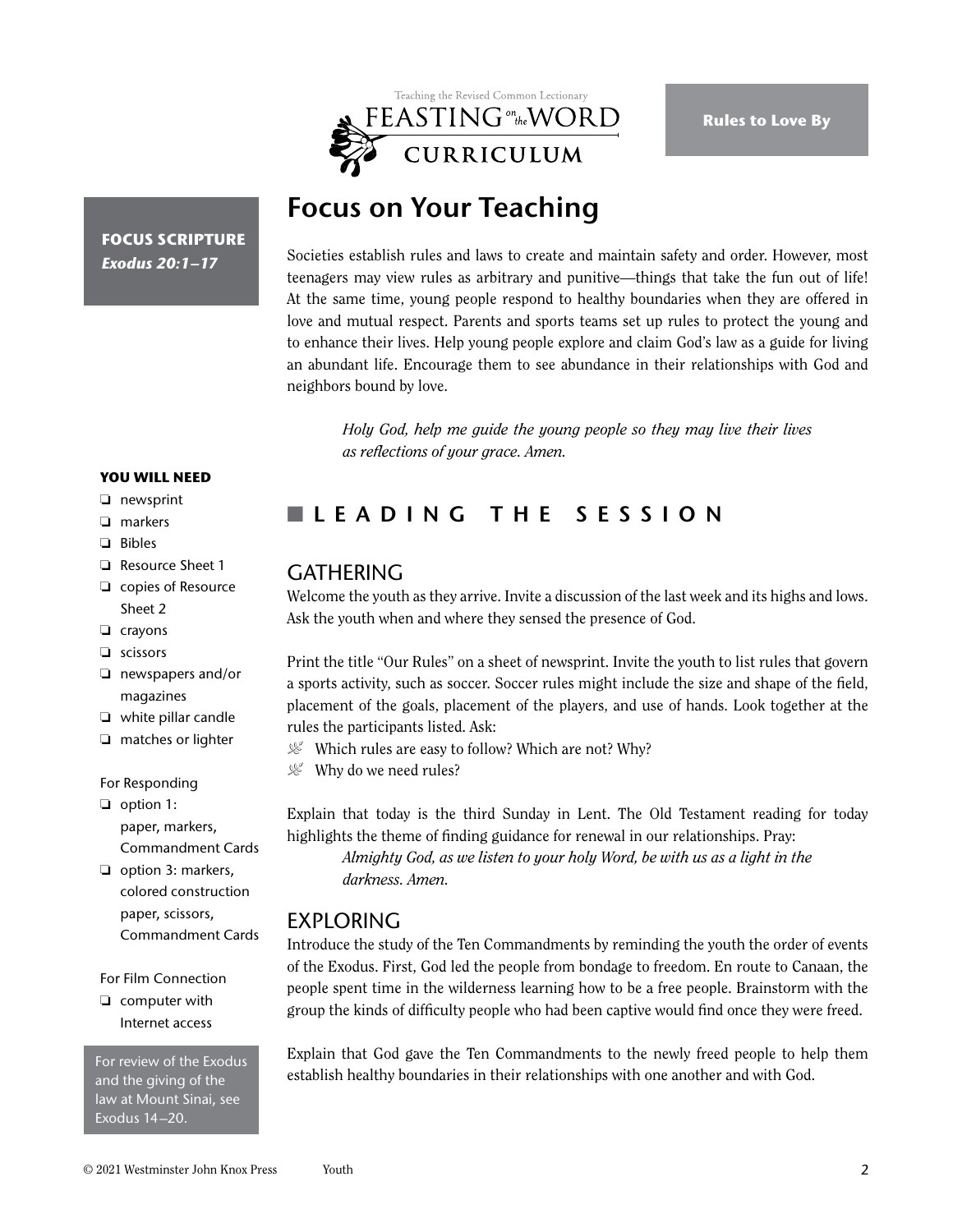

Lead the participants in listing on a sheet of newsprint as many of the Ten Commandments as they can recall without looking at a Bible. Then have participants read Exodus 20:1–17 together to discover any commandments that they omitted and to check the correct phrasing of the commandments on the list.

Explain that you will read a series of situations from Resource Sheet 1 (Commandments Today). With the newsprint list as reference, challenge the youth to identify the commandments that best apply to each situation and to determine if the statement indicates the commandment is being honored or broken. Some answers are obvious, but other situations may bring a difference of opinion. Ask for each side's rationale.

Distribute copies of Resource Sheet 2 (Commandment Cards). Invite the youth to color and cut out their cards. Review the commandments as depicted on the cards and explore these questions for each one:

- $\mathcal{L}$  If you were to rephrase the commandment by starting with "Love your . . . ," how would it read?
- $\mathcal{L}$  How do you think this commandment gives healthy boundaries to a person's life? To a community's life?

Form groups of two or three. Distribute newspapers and/or magazines. Invite youth to find stories that illustrate how people are keeping or breaking one of the commandments. Ask each person to select one story and be prepared to tell which commandment is being kept or broken. Invite each person to report with a sentence or two about the news event and the corresponding commandment. Explore these questions:

- $\mathcal{L}$  How are the Ten Commandments a gift to us from God?
- From what do the commandments set us free? What do they set us free to do?
- $\mathcal{L}$  In what ways do these commandments help us love God? Our neighbors?

### RESPONDING

Choose one or more of the following learning activities:

- 1. Tweeting Commandments Youth will create tweets to explore the Ten Commandments as ways to love God and neighbors. Call the participants' attention to the Commandment Cards from Exploring. Give each person a sheet of paper and markers. Have participants create 140-character tweets that depict ways they will pay special attention to one of the commandments in the week ahead. When all are done, give participants an opportunity to read and explain what they wrote. Challenge the youth to look for opportunities to love God and others through keeping the commandments.
- 2. Making Skits Youth will make skits to explore the Ten Commandments as ways to love God and neighbors. Form pairs of participants. Have each pair create and present a skit that depicts one way in which the Ten Commandments can be applied to their lives. If possible, arrange an opportunity for the participants to present their skits to another group in your faith community or in an upcoming worship service. Invite a discussion of the benefits of keeping the commandments in their lives.

Don't feel that you have to read all of the statements. You'll know when the youth are ready to move along.

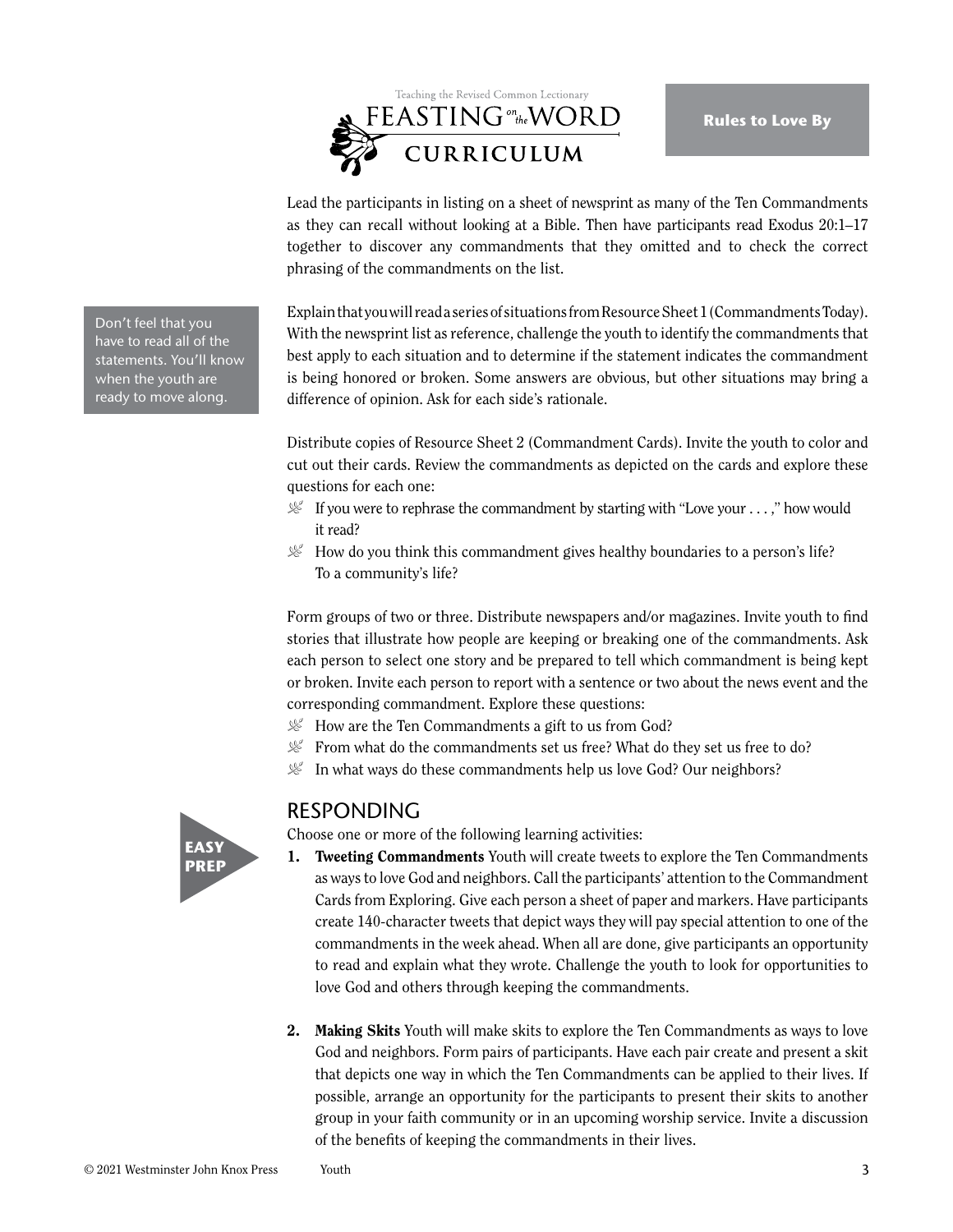

3. Commandment Symbols Youth will make symbols to explore the Ten Commandments as ways to love God and neighbors. Explain that the Commandment Cards from Exploring use symbols and shapes to convey the messages. Invite the youth to create signs and symbols for the commandments. Provide markers, colored construction paper, scissors, and Commandment Cards from Exploring. Post their creations around the learning area, and look at them together. Challenge the youth to remember the commandments by memorizing their associated signs or symbols. Encourage them to look for opportunities to apply one commandment in the coming week as a way of loving God or neighbors.

#### CLOSING

Give each person one or more of the Commandment Cards from Exploring so that all of the commandments are distributed. If the youth made the cards with commandment symbols, they will use the commandment selected in option 3. Have each person create a short sentence prayer based on his or her Commandment Card(s) that asks for God's guidance in implementing that commandment in the world.

Set the Christ candle (the white pillar candle) in the middle of the meeting space. Light the candle, and explain that it reminds us of the light of Christ that cannot be extinguished. Place the Commandment Cards next to the Christ candle.

Have each person say the prayer(s) that he or she created. Close with this prayer:

*O God, help us love you and our neighbors by living in your commandments.*

### **NENHANCEMENT**

#### FILM CONNECTION

*Groundhog Day* (1993; PG) depicts a weatherman's experiences as he repeats the same day again and again and again. Watch "What If There Were No Tomorrow?" (bit.ly /GroundhogDayNoTomorrow), and explore these questions:

- What is awesome about reliving the same day? What is the problem with it?
- $\mathcal{L}$  What does the film clip say about rules?
- $\mathcal{L}$  What rules are good to follow even if you relive the same day?
- $\mathcal{L}$  What do you think is one common message confirmed by the study of the Ten Commandments and the film clip?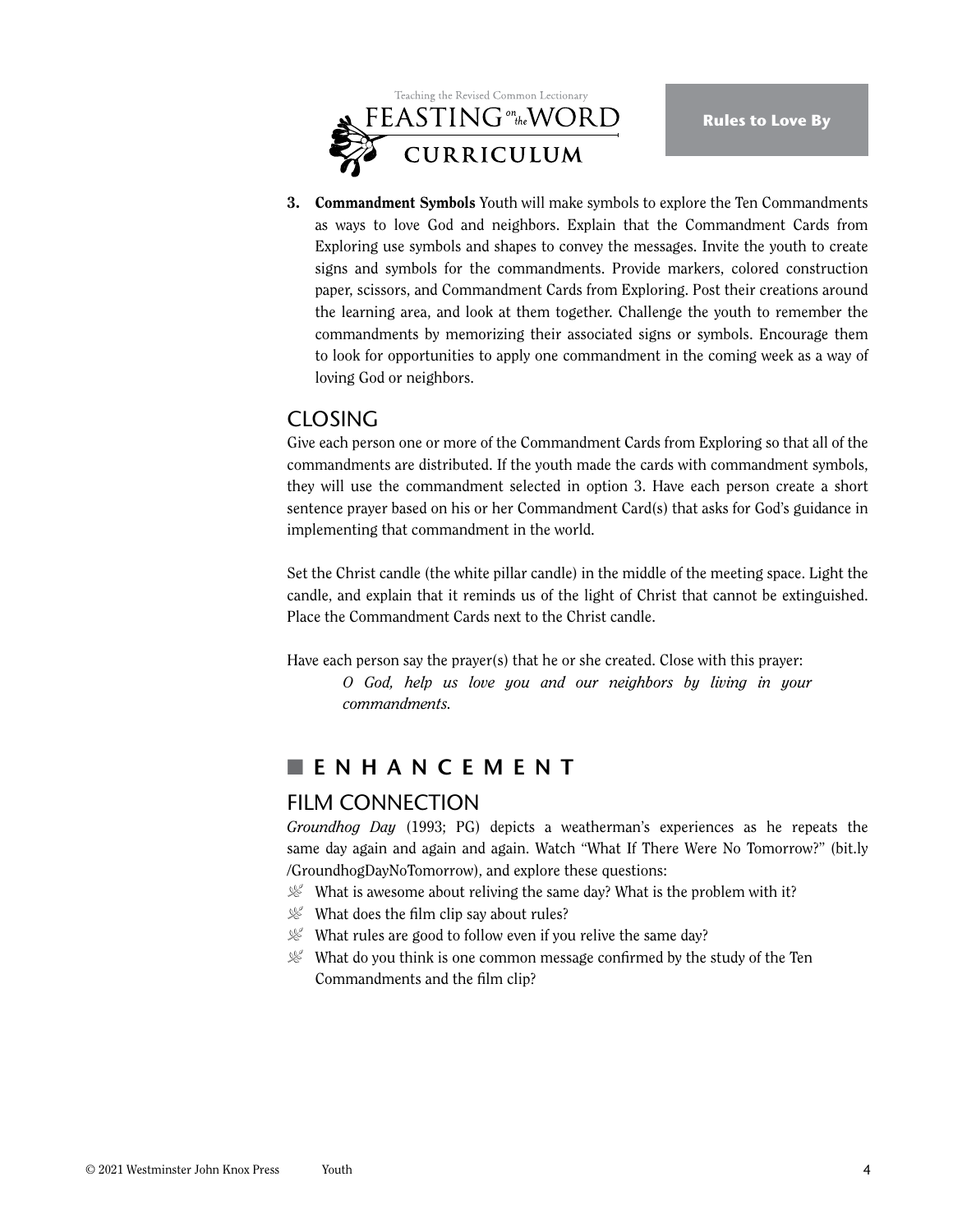#### **March 7, 2021 Rules to Love By**



# Commandments Today



- Going skiing instead of to church (*Fourth Commandment*)
- Fighting a war (*Sixth Commandment*)
- Texting "OMG" to someone (*Third Commandment*)
- Wanting someone's iPhone so much that you can't think of anything else (*Tenth Commandment*)
- Cheating on a spouse (*Seventh Commandment*)
- Shopping on Sunday, which means that you are causing someone to have to work on Sunday (*Fourth Commandment*)
- Causing a car accident in which someone dies (*Sixth Commandment*)
- Spending every waking hour thinking about sports (*First Commandment*)
- Drawing a picture of God (*Second Commandment*)
- Twisting a story so that it makes you sound good (*Ninth Commandment*)
- Praying to a statue (*Second Commandment*)
- Praying to God for something frivolous (*Third Commandment*)
- A doctor saving a life on a Sunday (*Fourth Commandment*)
- Arguing with your parent or caregiver (*Fifth Commandment*)
- Admiring someone else's home (*Tenth Commandment*)
- Ignoring the needs of the elderly (*Fifth Commandment*)
- Paying someone to kill someone else (*Sixth Commandment*)
- Having an online relationship with someone (*Seventh Commandment*)
- Taking money from your mom's purse without asking (*Eighth Commandment*)
- Taking sugar packets from a restaurant (*Eighth Commandment*)
- Repeating a rumor about someone without verifying it (*Ninth Commandment*)